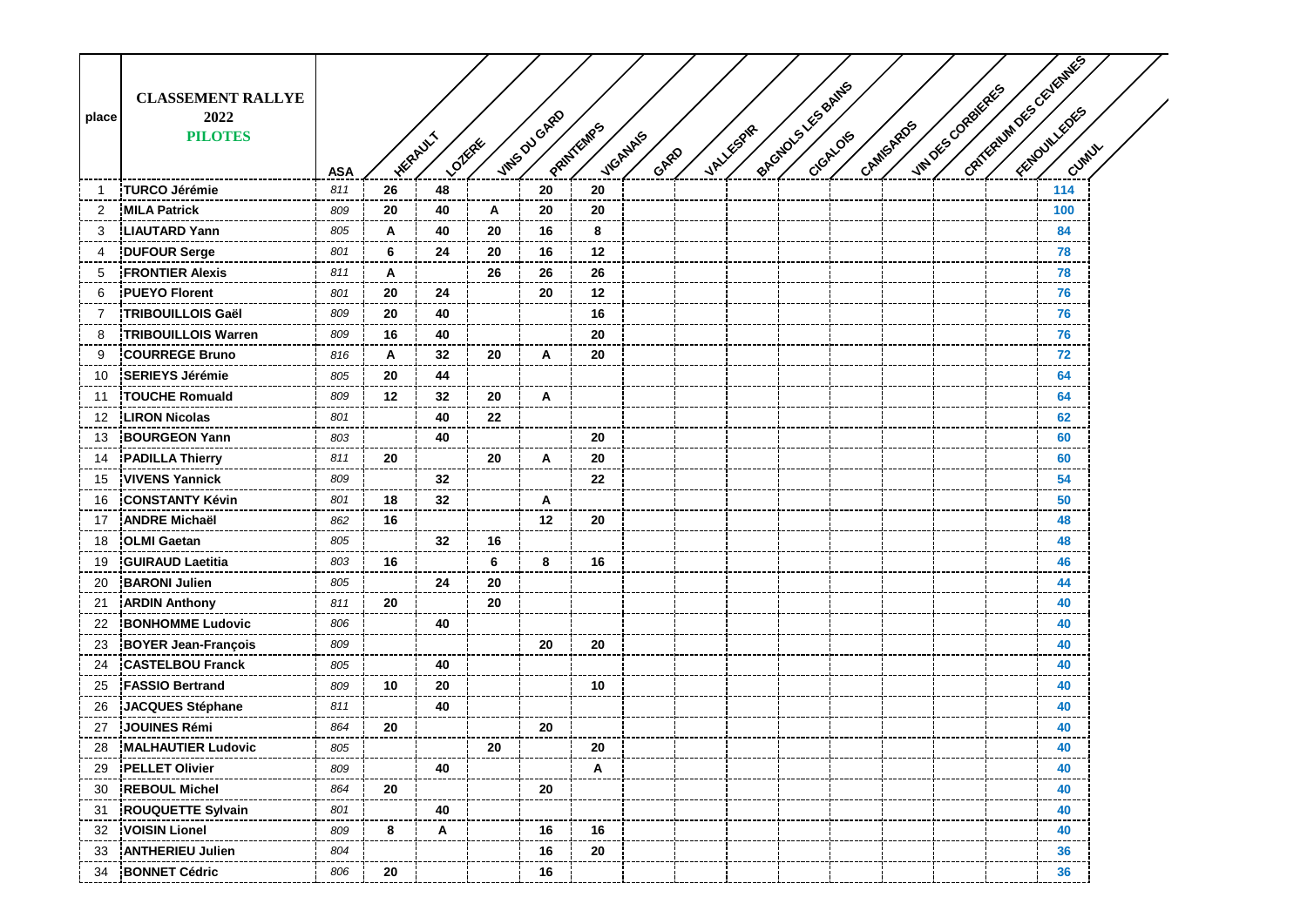| 35 | <b>BOUCHINDHOMME Julien</b>    | 816 | 20      |    |    | 16          |    |  |  |  |  | 36              |
|----|--------------------------------|-----|---------|----|----|-------------|----|--|--|--|--|-----------------|
| 36 | <b>PIGEYRE Jonathan</b>        | 801 |         | 20 | 16 |             |    |  |  |  |  | 36              |
| 37 | <b>SABATIER Charles</b>        | 809 | 20      |    | Α  |             | 16 |  |  |  |  | 36              |
| 38 | SORIANO Raphaël                | 804 | 16      |    |    | 20          |    |  |  |  |  | 36              |
| 39 | <b>VOLEON Fabrice</b>          | 803 | 16      |    | 12 |             | 6  |  |  |  |  | 34              |
| 40 | <b>BERENGUER Jean-François</b> | 804 | 12      |    |    | 20          |    |  |  |  |  | 32              |
| 41 | <b>BLANC David</b>             | 805 |         | 32 |    |             |    |  |  |  |  | 32 <sub>2</sub> |
| 42 | <b>BOUTIN Lionel</b>           | 805 |         | 32 |    |             |    |  |  |  |  | 32              |
| 43 | <b>COSTE Clément</b>           | 811 |         |    | 20 | 12          | A  |  |  |  |  | 32              |
| 44 | <b>HEBRARD Karine</b>          | 801 |         | 32 |    |             |    |  |  |  |  | 32              |
| 45 | <b>NICOLAS Daniel</b>          | 801 |         | 32 |    |             |    |  |  |  |  | 32              |
| 46 | <b>RAOUX Patrice</b>           | 805 |         | 16 | 16 |             |    |  |  |  |  | 32 <sub>2</sub> |
| 47 | <b>REYNAUD Alexandre</b>       | 801 |         | 32 | Α  |             |    |  |  |  |  | 32              |
| 48 | <b>ROUSSET Eric</b>            | 805 |         | 32 |    |             |    |  |  |  |  | 32              |
| 49 | <b>TEMPIER Didier</b>          | 811 |         |    |    | 12          | 20 |  |  |  |  | 32              |
| 50 | <b>VALMALLE Renaud</b>         | 805 |         | 32 |    |             |    |  |  |  |  | 32              |
| 51 | <b>GUERIN Aymeric</b>          | 804 | 10      |    |    | 20          |    |  |  |  |  | 30              |
| 52 | <b>COT Grégory</b>             | 803 |         |    | 16 | 12          |    |  |  |  |  | 28              |
| 53 | <b>DELBOS David</b>            | 803 |         |    | A  | 12          | 16 |  |  |  |  | 28              |
| 54 | <b>PELLEGRINI Philippe</b>     | 806 | 8       |    |    | 20          |    |  |  |  |  | 28              |
| 55 | <b>VIALETTES Stéphane</b>      | 864 | 16      |    |    | 12          |    |  |  |  |  | 28              |
| 56 | <b>CARDENAS Benjamin</b>       | 864 | 24      |    |    |             |    |  |  |  |  | 24              |
| 57 | <b>DIAZ Geoffrey</b>           | 809 | 4       |    | 12 | 8           |    |  |  |  |  | 24              |
| 58 | <b>FRAISSE Serge</b>           | 805 |         | 24 | A  |             |    |  |  |  |  | 24              |
| 59 | <b>LAFFITE Guillaume</b>       | 806 |         | 24 |    |             |    |  |  |  |  | 24              |
| 60 | <b>LONGEAC Yoann</b>           | 805 |         | 24 |    |             |    |  |  |  |  | 24              |
| 61 | <b>BRES Lucas</b>              | 816 | A       |    |    | 6           | 16 |  |  |  |  | 22              |
| 62 | <b>CANUT Sylvain</b>           | 803 |         |    | 10 |             | 12 |  |  |  |  | 22              |
| 63 | <b>POTAVIN Christophe</b>      | 803 | 4       |    | 12 | 6           |    |  |  |  |  | 22              |
| 64 | <b>BARATHIEU Nicolas</b>       | 809 | Α       |    |    | A           | 20 |  |  |  |  | 20              |
| 65 | <b>BARBERA Frédéric</b>        | 805 |         | 12 |    | $\mathbf 0$ | 8  |  |  |  |  | 20              |
| 66 | <b>CABOCHE Evann</b>           | 809 |         |    | 20 |             |    |  |  |  |  | 20              |
| 67 | <b>CAMPOY Laurent</b>          | 806 |         |    |    | 20          |    |  |  |  |  | 20              |
| 68 | <b>CAPELA Jérôme</b>           | 816 | 20      |    |    |             |    |  |  |  |  | 20              |
| 69 | <b>CAUSSAT Frédéric</b>        | 864 | Α       |    |    | 20          |    |  |  |  |  | 20              |
| 70 | <b>DEVOCHELLE Quentin</b>      | 811 |         |    |    | 20          |    |  |  |  |  | 20              |
| 71 | DUVAL Bastien                  | 809 |         |    |    |             | 20 |  |  |  |  | 20              |
| 72 | <b>FAURE Frédéric</b>          | 804 | $12 \,$ |    |    | 8           |    |  |  |  |  | 20              |
| 73 | <b>GOUT Jonathan</b>           | 801 |         |    | 10 |             | 10 |  |  |  |  | 20<br>---       |
| 74 | <b>MARQUIER Benjamin</b>       | 804 |         |    |    | 20          |    |  |  |  |  | 20              |
| 75 | <b>NEGRE Quentin</b>           | 806 |         |    |    | 20          |    |  |  |  |  | 20              |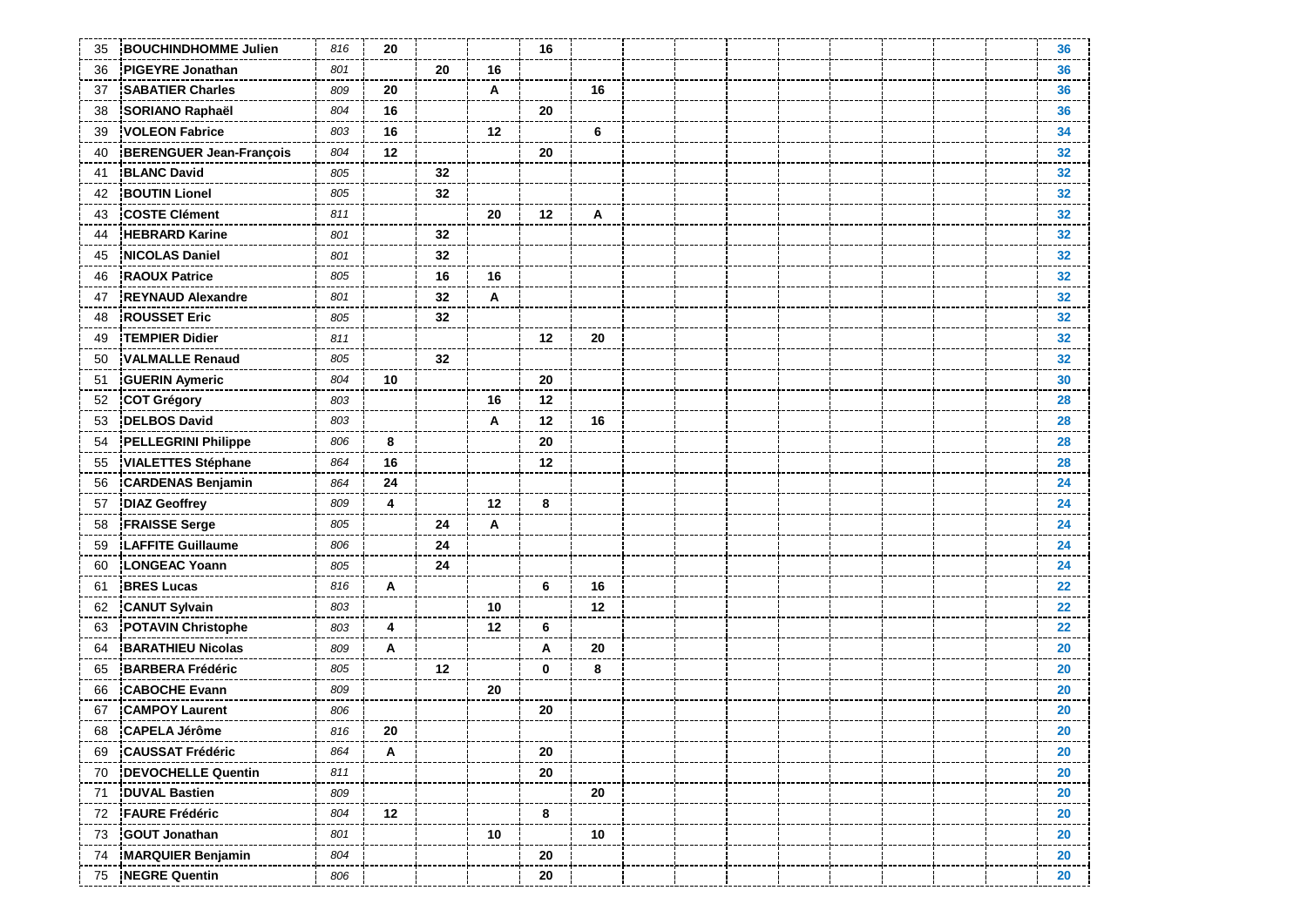| 76  | <b>NICOLAS Dorian</b>       | 801 |    |    |    |    | 20           |  |  |  | 20        |  |
|-----|-----------------------------|-----|----|----|----|----|--------------|--|--|--|-----------|--|
| 77  | <b>RIVERA Yoann</b>         | 803 |    |    | 20 |    |              |  |  |  | 20        |  |
| 78  | <b>RUBIO Frédéric</b>       | 864 |    |    | 20 |    |              |  |  |  | 20        |  |
| 79  | <b>MALET Jean-Philippe</b>  | 804 | Α  | 16 |    |    | $\mathbf{2}$ |  |  |  | 18        |  |
| 80  | <b>SALVADOR Maurice</b>     | 804 |    |    |    | 8  | 10           |  |  |  | 18        |  |
| 81  | <b>ARDIN Mickaël</b>        | 864 | A  |    |    | 16 |              |  |  |  | 16        |  |
| 82  | <b>BOYER Bernard</b>        | 801 |    |    | 16 |    |              |  |  |  | 16        |  |
| 83  | <b>CHINAPPI Adrien</b>      | 804 | 16 | Α  |    |    |              |  |  |  | 16        |  |
| 84  | <b>CNUDDE Jean-Pierre</b>   | 809 |    |    |    |    | 16           |  |  |  | 16        |  |
| 85  | <b>COLETTE Ludovic</b>      | 803 |    |    |    |    | 16           |  |  |  | 16        |  |
| 86  | <b>DELAVALLEE Stéphane</b>  | 864 | 16 |    |    | A  |              |  |  |  | 16        |  |
| 87  | <b>FERRARI Marine</b>       | 803 |    |    |    | 16 |              |  |  |  | 16        |  |
| 88  | <b>FERRER Xavier</b>        | 805 |    |    | 16 |    |              |  |  |  | 16        |  |
| 89  | <b>FERRIER Jérôme</b>       | 805 |    | 16 |    |    |              |  |  |  | 16        |  |
| 90  | <b>FLUXENCH Adrien</b>      | 864 | 16 |    |    |    |              |  |  |  | 16        |  |
| 91  | <b>FRANCOIS Christophe</b>  | 803 |    |    | 16 |    |              |  |  |  | 16        |  |
| 92  | <b>FRONTIER Bryan</b>       | 864 | 16 |    | A  |    |              |  |  |  | 16        |  |
| 93  | <b>GARCIA Melvyn</b>        | 862 | 8  |    |    |    | 8            |  |  |  | 16        |  |
| 94  | <b>GIARDINA Fabien</b>      | 801 |    | 16 |    |    |              |  |  |  | 16        |  |
| 95  | <b>GOURDIN Roland</b>       | 809 |    |    |    |    | 16           |  |  |  | 16        |  |
| 96  | <b>LACOSTE Justin</b>       | 811 |    |    |    | 16 |              |  |  |  | 16        |  |
| 97  | <b>LEBORNE Bastien</b>      | 805 |    |    |    |    | 16           |  |  |  | 16        |  |
| 98  | <b>MACARY Julien</b>        | 816 |    |    |    |    | 16           |  |  |  | 16        |  |
| 99  | <b>MARQUIER Christophe</b>  | 804 |    |    |    | 16 |              |  |  |  | 16        |  |
| 100 | <b>MARTINEZ Sébastien</b>   | 801 |    | 16 |    |    |              |  |  |  | 16        |  |
| 101 | <b>PEREZ Jean-François</b>  | 804 |    |    |    | 8  | 8            |  |  |  | 16        |  |
| 102 | <b>PEREZ Steven</b>         | 811 |    |    |    | 16 |              |  |  |  | 16        |  |
| 103 | <b>PALLA Cédric</b>         | 804 |    |    |    |    | 16           |  |  |  | 16        |  |
| 104 | <b>PLAN Jauri</b>           | 803 |    |    | 16 |    |              |  |  |  | 16        |  |
| 105 | <b>REMOLINS Romain</b>      | 816 | 16 |    |    |    |              |  |  |  | 16        |  |
| 106 | <b>RIMBAU Florent</b>       | 816 | Α  |    |    |    | 16           |  |  |  | 16        |  |
| 107 | RISO Jean-Alexandre         | 809 | 16 |    |    | A  |              |  |  |  | 16        |  |
| 108 | <b>ROBERT Mickaël</b>       | 801 |    |    | 16 |    |              |  |  |  | 16        |  |
| 109 | <b>SALINAS Romain</b>       | 812 |    |    | 16 |    |              |  |  |  | 16        |  |
|     | 110 SALVIA Gabriel          | 864 |    |    |    | A  | 16           |  |  |  | 16        |  |
| 111 | <b>ZAPPACOSTA Nathanael</b> | 801 |    |    | 16 |    |              |  |  |  | 16        |  |
| 112 | <b>GENESCA Arnaud</b>       | 816 |    |    |    | 14 |              |  |  |  | 14        |  |
| 113 | <b>BARCELO Christophe</b>   | 809 |    |    |    |    | 12           |  |  |  | 12        |  |
|     | 114 BRUNET Nicolas          | 811 |    |    | 12 | Α  |              |  |  |  | 12<br>--- |  |
|     | 115 BRUNET Thierry          | 805 |    | Α  |    |    | 12           |  |  |  | 12        |  |
|     | 116 GIMENES Marie           | 803 |    |    |    |    | 12           |  |  |  | 12        |  |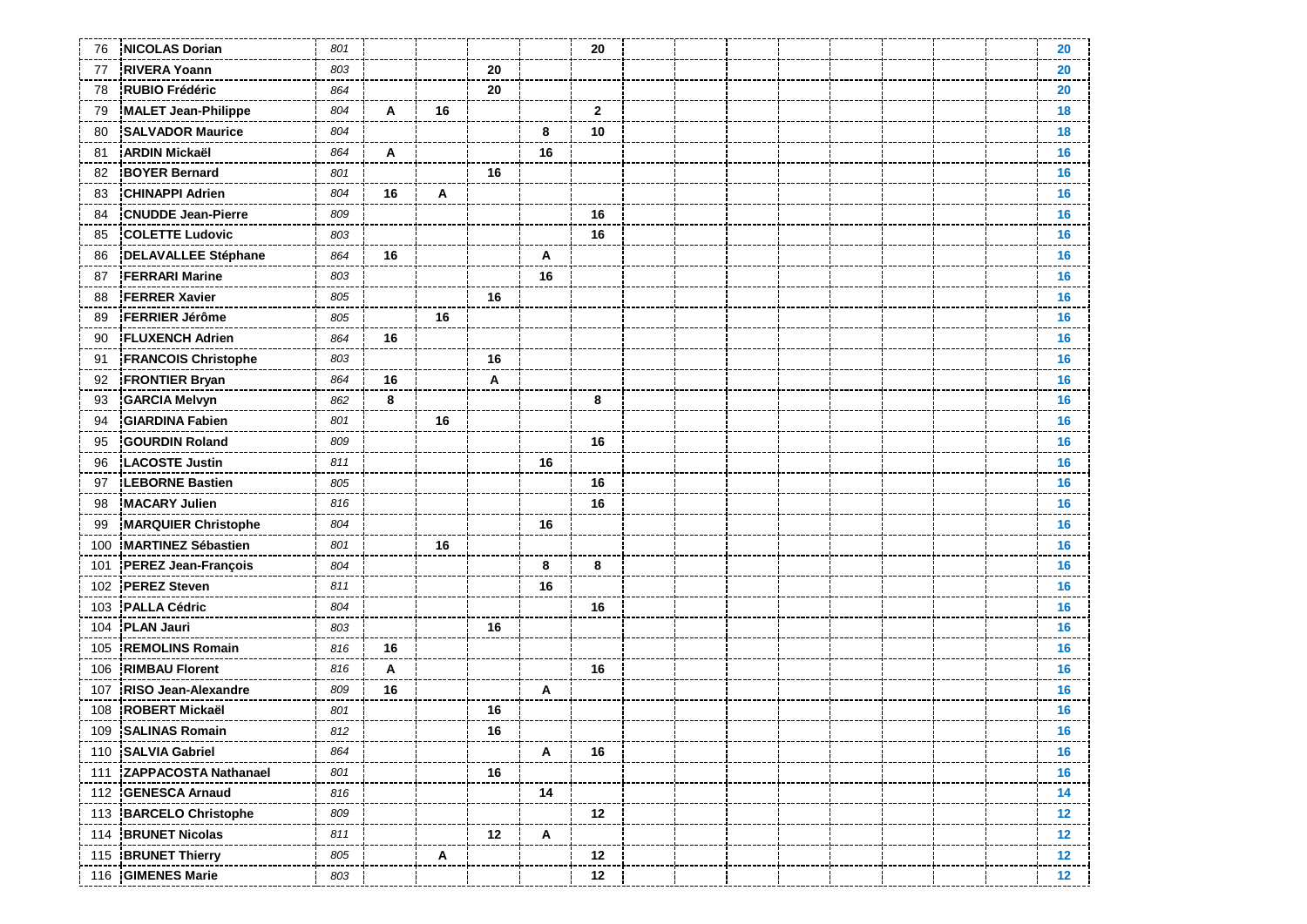| 117 | JOUINES Jean               | 864 |             |    |    | 12 |    |  |  |  |  | 12      |
|-----|----------------------------|-----|-------------|----|----|----|----|--|--|--|--|---------|
| 118 | <b>JOUVE Romain</b>        | 801 | 12          |    | A  |    |    |  |  |  |  | 12      |
| 119 | <b>KUENEMANN Johan</b>     | 809 |             |    |    |    | 12 |  |  |  |  | $12 \,$ |
| 120 | LACOSTE Stéphane           | 811 |             |    |    | 12 |    |  |  |  |  | 12      |
| 121 | <b>PERIER Eric</b>         | 801 |             | 12 |    |    |    |  |  |  |  | 12      |
| 122 | <b>PIALOT Loris</b>        | 809 |             |    |    |    | 12 |  |  |  |  | 12      |
| 123 | <b>PRUJA Sébastien</b>     | 815 | 12          |    |    |    |    |  |  |  |  | 12      |
| 124 | <b>REBOUL Laurent</b>      | 864 | 12          |    |    |    |    |  |  |  |  | 12      |
| 125 | <b>REILHAN Olivier</b>     | 803 |             |    |    |    | 12 |  |  |  |  | 12      |
| 126 | <b>SANTARELLI Thomas</b>   | 801 |             |    |    | 12 |    |  |  |  |  | $12 \,$ |
| 127 | <b>SEGONDY Matthias</b>    | 809 | 12          | Α  |    |    | Α  |  |  |  |  | 12      |
| 128 | <b>TASTU Térence</b>       | 811 |             |    |    |    | 12 |  |  |  |  | $12 \,$ |
| 129 | <b>TERRAL François</b>     | 864 | Α           |    |    | 12 |    |  |  |  |  | 12      |
| 130 | <b>TUNORFE Joël</b>        | 803 | A           |    | 12 |    |    |  |  |  |  | 12      |
| 131 | <b>VELAY Mickaël</b>       | 804 |             | A  |    |    | 12 |  |  |  |  | 12      |
| 132 | <b>VIALLA Jérome</b>       | 804 | 12          |    |    |    |    |  |  |  |  | 12      |
| 133 | <b>VIDAL Antonin</b>       | 811 |             |    |    | 12 |    |  |  |  |  | 12      |
| 134 | <b>CASORATTI Frédéric</b>  | 816 | 10          |    |    |    |    |  |  |  |  | 10      |
| 135 | <b>COUDERC Boris</b>       | 803 |             |    | 10 |    |    |  |  |  |  | 10      |
| 136 | <b>DROUILLAT Edouard</b>   | 808 |             |    | 10 |    |    |  |  |  |  | 10      |
| 137 | <b>DUMAS Maurice</b>       | 801 |             |    | 10 |    |    |  |  |  |  | 10      |
| 138 | <b>IAMPIETRO Sylvain</b>   | 803 |             |    | 10 |    |    |  |  |  |  | 10      |
| 139 | <b>INNOCENTI Pierre</b>    | 806 |             |    |    | 10 |    |  |  |  |  | 10      |
| 140 | <b>MASSENET Nicolas</b>    | 803 |             |    | 10 |    |    |  |  |  |  | 10      |
| 141 | <b>MAURIN Patrick</b>      | 803 |             |    |    |    | 10 |  |  |  |  | 10      |
| 142 | <b>MELCHISSEDEC Xavier</b> | 809 |             |    |    |    | 10 |  |  |  |  | 10      |
| 143 | <b>SAGNES Laurent</b>      | 801 |             |    |    |    | 10 |  |  |  |  | 10      |
| 144 | <b>ALBIN Tom</b>           | 801 |             |    |    | 8  |    |  |  |  |  | 8       |
| 145 | <b>AUTHEBON Gérard</b>     | 804 | $\mathbf 0$ | 8  |    | 0  |    |  |  |  |  | 8       |
| 146 | <b>DEVILLE Thierry</b>     | 804 |             |    | 8  |    |    |  |  |  |  | 8       |
| 147 | <b>GARCIA Morgane</b>      | 803 |             |    |    |    | 8  |  |  |  |  | 8       |
| 148 | <b>GERICOT Pierre</b>      | 803 |             |    | 8  |    |    |  |  |  |  | 8       |
| 149 | <b>GERVAIS Franc</b>       | 809 |             |    |    |    | 8  |  |  |  |  | 8       |
| 150 | <b>GUIRAUD Fabien</b>      | 864 | A           |    |    | 8  |    |  |  |  |  | 8       |
|     | 151 MARTEL Hervé           | 805 |             | Α  |    |    | 8  |  |  |  |  | 8       |
| 152 | <b>NICOLAS Lionel</b>      | 801 | 8           | Α  |    |    |    |  |  |  |  | 8       |
| 153 | <b>PESIN Christophe</b>    | 801 |             |    | 8  |    |    |  |  |  |  | 8       |
| 154 | <b>RAMOS François</b>      | 804 |             |    |    | 8  |    |  |  |  |  | 8       |
| 155 | <b>RIZO Richard</b>        | 801 | 8           |    |    | Α  |    |  |  |  |  | 8       |
| 156 | <b>ROUSSON Emmanuel</b>    | 805 |             | 8  |    |    |    |  |  |  |  | 8       |
|     | 157 CHABAL Ghyslain        | 801 |             |    | 6  |    |    |  |  |  |  | 6       |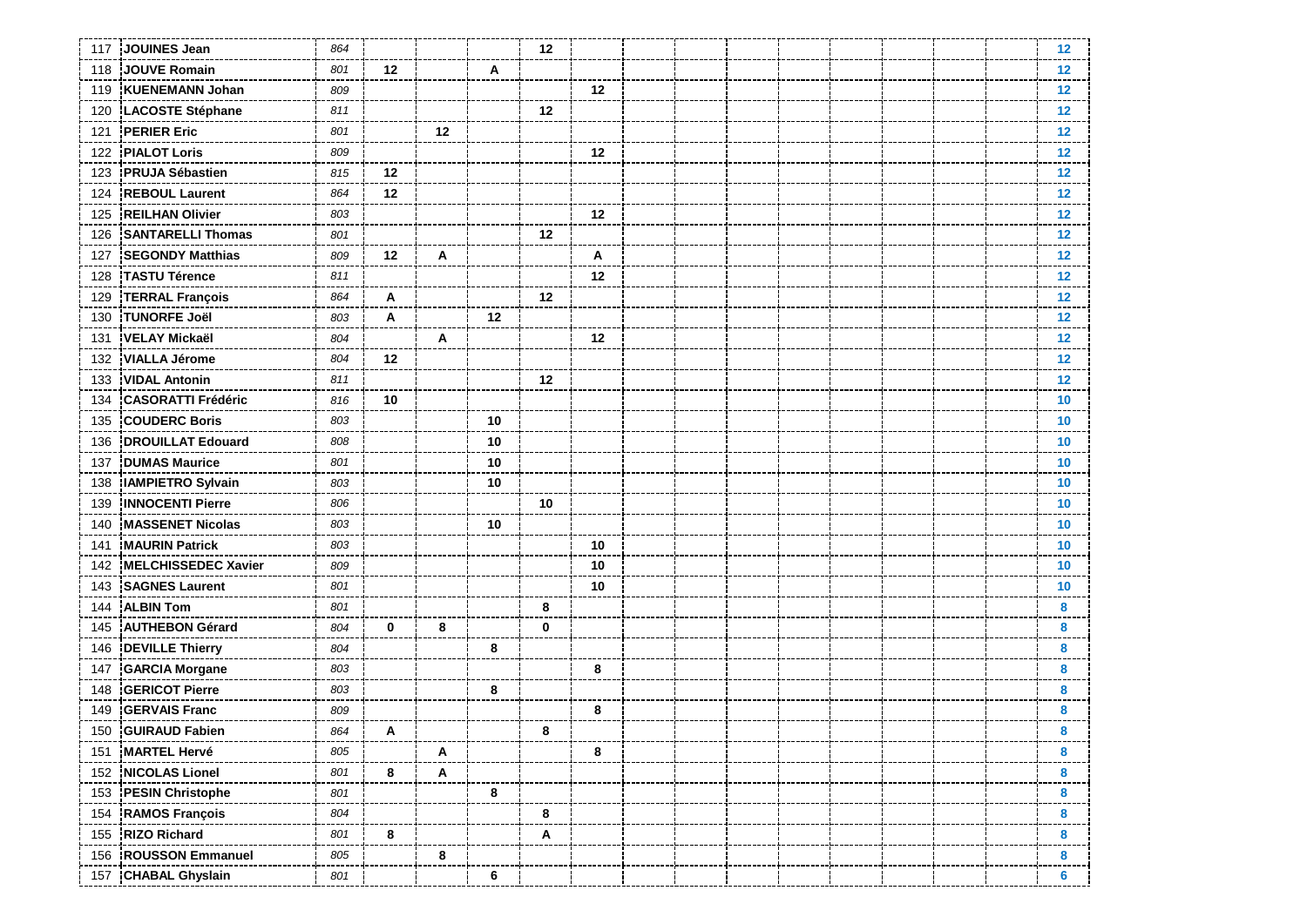| 158 | <b>DUMAS Luc</b>             | 811 |              |   |              | 6            |              |  |  |  |  | 6              |
|-----|------------------------------|-----|--------------|---|--------------|--------------|--------------|--|--|--|--|----------------|
| 159 | <b>FERRARI Marco</b>         | 803 |              |   |              |              | 6            |  |  |  |  | 6              |
| 160 | <b>HOUBERDON Thierry</b>     | 805 |              |   | 6            |              |              |  |  |  |  | 6              |
| 161 | <b>LAMBERT Guillaume</b>     | 803 | 6            |   | Α            |              |              |  |  |  |  | 6              |
| 162 | <b>LIVOLSI Florent</b>       | 804 |              |   |              | 6            | Α            |  |  |  |  | 6              |
| 163 | <b>MORILLAS Sébastien</b>    | 803 |              |   |              |              | 6            |  |  |  |  | 6              |
| 164 | <b>OLLIER Florent</b>        | 804 | Α            |   |              | 6            |              |  |  |  |  | 6              |
| 165 | <b>RIAC Patrick</b>          | 806 | 6            |   | Α            | $\mathbf 0$  |              |  |  |  |  | 6              |
| 166 | <b>SANCHEZ Didier</b>        | 812 |              |   |              |              | 6            |  |  |  |  | 6              |
| 167 | <b>SUSSI Sylvain</b>         | 809 |              |   |              | 6            |              |  |  |  |  | 6              |
| 168 | <b>DUBOIS Louis</b>          | 816 | 0            |   |              | 4            |              |  |  |  |  | 4              |
| 169 | <b>MEJEAN Loïc</b>           | 801 |              |   | 4            |              |              |  |  |  |  | 4              |
| 170 | <b>MORILLAS Thierry</b>      | 809 |              |   |              | 4            |              |  |  |  |  | 4              |
| 171 | <b>PRAT Jerry</b>            | 864 |              |   |              | 4            |              |  |  |  |  | 4              |
| 172 | <b>VACHE Matthias</b>        | 803 |              |   |              |              | 4            |  |  |  |  | 4              |
| 173 | <b>VIGNAL Jérémy</b>         | 809 |              |   |              |              | 4            |  |  |  |  | 4              |
| 174 | <b>ZAPHINI Lucas</b>         | 801 |              |   | Α            |              | 4            |  |  |  |  | 4              |
| 175 | <b>BEC Jérémy</b>            | 804 |              |   |              | $\mathbf{2}$ |              |  |  |  |  | 2              |
| 176 | <b>BEDOS AURIVEL Kévin</b>   | 804 |              |   |              | $\mathbf{2}$ |              |  |  |  |  | $\mathbf{2}$   |
| 177 | <b>BLANC Bruno</b>           | 805 | $\mathbf{2}$ | Α |              |              |              |  |  |  |  | $\mathbf{2}$   |
| 178 | <b>GREFFIER Lucas</b>        | 803 |              |   | $\mathbf{2}$ |              |              |  |  |  |  | $\mathbf{2}$   |
| 179 | <b>KUKULKA Sylvain</b>       | 864 |              |   |              | $\mathbf{2}$ |              |  |  |  |  | $\overline{2}$ |
| 180 | <b>PERRIER Philippe</b>      | 803 |              |   |              |              | $\mathbf{2}$ |  |  |  |  | $\mathbf{2}$   |
| 181 | <b>SEGARRA Christian</b>     | 804 | $\mathbf{2}$ | A |              |              |              |  |  |  |  | $\mathbf{2}$   |
| 182 | <b>VIRAZEL Sébastien</b>     | 804 |              |   |              | $\mathbf{2}$ |              |  |  |  |  | $\mathbf{2}$   |
| 183 | <b>AGUILLON-ORTIZ Michel</b> | 801 |              | Α |              |              |              |  |  |  |  | $\bf{0}$       |
| 184 | <b>ARNAU-PRADES Fabrice</b>  | 816 | Α            |   |              |              |              |  |  |  |  | $\bf{0}$       |
| 185 | <b>BARDIN Cyril</b>          | 805 |              | A |              |              |              |  |  |  |  | 0              |
| 186 | <b>BLACHERE Yann</b>         | 809 |              |   | A            |              |              |  |  |  |  | $\bf{0}$       |
| 187 | <b>BURGOS Guillaume</b>      | 805 | Α            |   |              |              |              |  |  |  |  | 0              |
| 188 | <b>CHIBAUDEL Dominique</b>   | 864 | Α            |   |              |              |              |  |  |  |  | $\bf{0}$       |
| 189 | <b>COSTAGLIOLA Anthony</b>   | 803 |              |   |              | A            |              |  |  |  |  | 0              |
| 190 | <b>CRESPIN Bruno</b>         | 805 |              | Α |              |              |              |  |  |  |  | 0              |
| 191 | <b>CURE Gérard</b>           | 803 |              |   | A            |              |              |  |  |  |  | 0              |
|     | 192 DA SILVA TADEU Michel    | 805 |              | Α |              |              |              |  |  |  |  | $\mathbf 0$    |
|     | 193 DANIEL Joël              | 803 |              |   | A            |              |              |  |  |  |  | $\mathbf 0$    |
|     | 194 DELFORGE Marc            | 806 |              |   |              | 0            |              |  |  |  |  | 0              |
|     | 195 <b>DELPUECH Thomas</b>   | 809 |              |   |              |              | Α            |  |  |  |  | 0              |
|     | 196 DI STEPHANO Denis        | 803 |              |   | Α            |              |              |  |  |  |  | $\mathbf 0$    |
|     | 197 ESPENEL Morgan           | 804 | Α            |   |              |              |              |  |  |  |  | $\mathbf 0$    |
|     | 198 FERRER David             | 805 |              |   | A            |              |              |  |  |  |  | 0              |